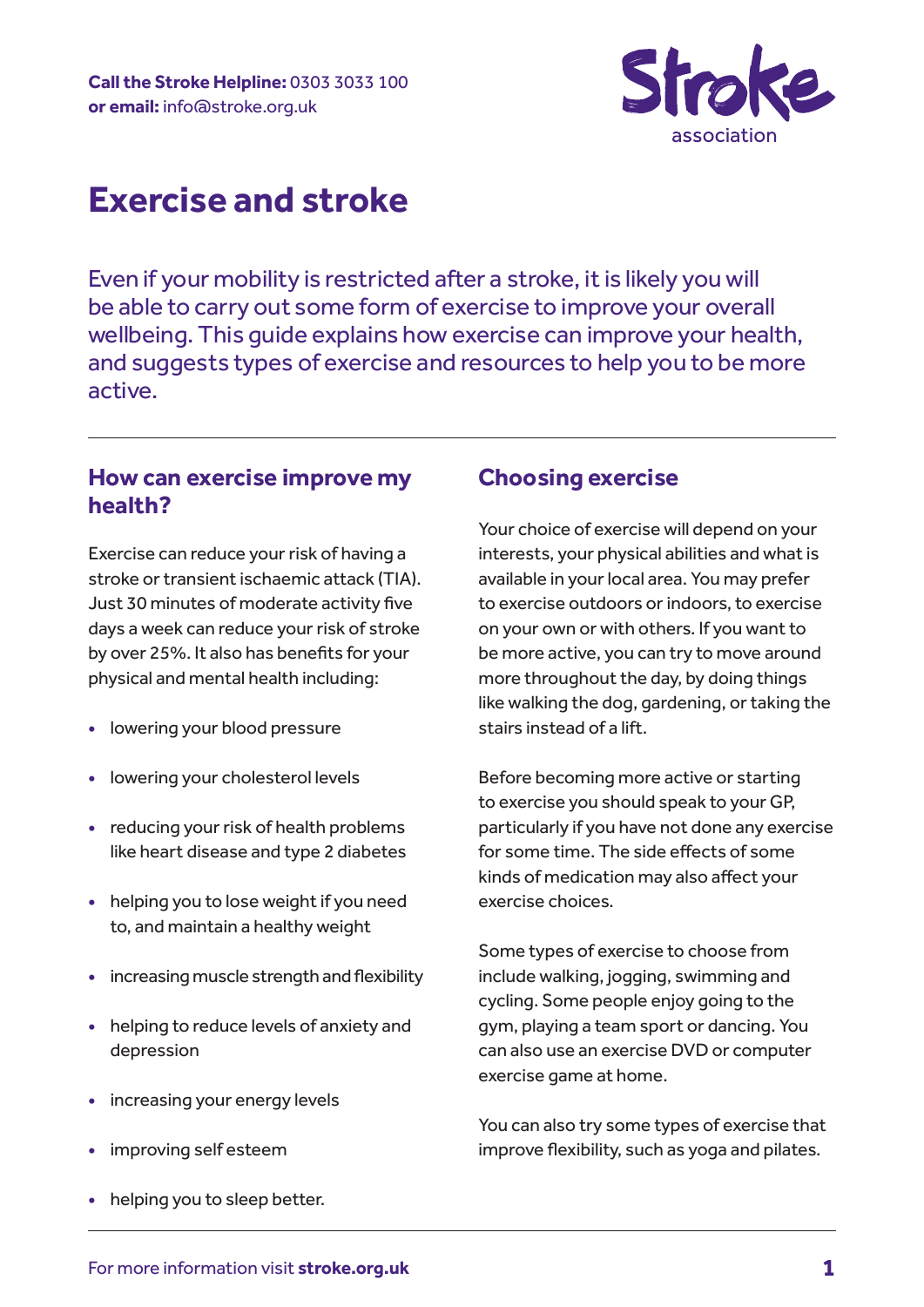# **How much exercise should I do?**

### **Aerobic (raising your heart rate)**

All adults, including those over 65, should try to be active daily. Aim for at least 150 minutes of moderate aerobic activity a week in total, or 75 minutes of vigorous aerobic activity.

- **• Moderate aerobic activity** will raise your heart rate and make you feel warmer, but not too out of breath to speak. This can include cycling, walking, tennis and water aerobics. To achieve 150 minutes per week, you should do 30 minutes of physical activity five or more times a week.
- **• Vigorous aerobic activity** makes you breathe hard, and you won't be able to talk much while exercising. It can include things like football, singles tennis, running, aerobics and fast swimming. In general, 75 minutes of vigorous activity can give similar health benefits to 150 minutes of moderate activity per week.

### **Strength building**

As well as aerobic exercise, all adults need to do strength exercises on two or more days a week, aiming to work all the major muscles. You can do strength exercises at home, such lifting small weights with your arms, or using a chair to support you doing leg exercises. You can also try using machines in the gym, with support from a trainer. To gain strength, you would need to repeat the exercises for a set number of times two or three times a week.

Some vigorous exercises count as both aerobic and muscle-strengthening, such as circuit training, running, football and aerobics.

### **Improving fitness**

To help improve your fitness, you can gradually build up the amount of exercise you do. Remember to have rest days, and if you have fatigue, try to be aware what can trigger your fatigue. Always stop an exercise if you experience pain.

Even if you take plenty of exercise, moving around during the day, and avoiding sitting for long periods if you can, is also important for reducing your risk of diabetes and heart disease.

# **When should I exercise?**

Some people prefer exercising in the morning, some later in the day. Judging by how your body feels you will be able to decide what time suits you. If you plan your exercise so that it fits into your daily routine, you might be more likely to keep going with it.

# **Avoiding injury**

Before you exercise, you can avoid injury to your muscles by:

- **1.** warming up before starting, for example walking slowly for 10 minutes before brisk walking
- **2.** cooling down afterwards by lowering the intensity of the exercise and letting your heart rate decrease
- **3.** stretching out your muscles at the end.

# **Food and drink**

It's a good idea not to do any exercise for about three hours after a main meal such as breakfast or lunch. An hour before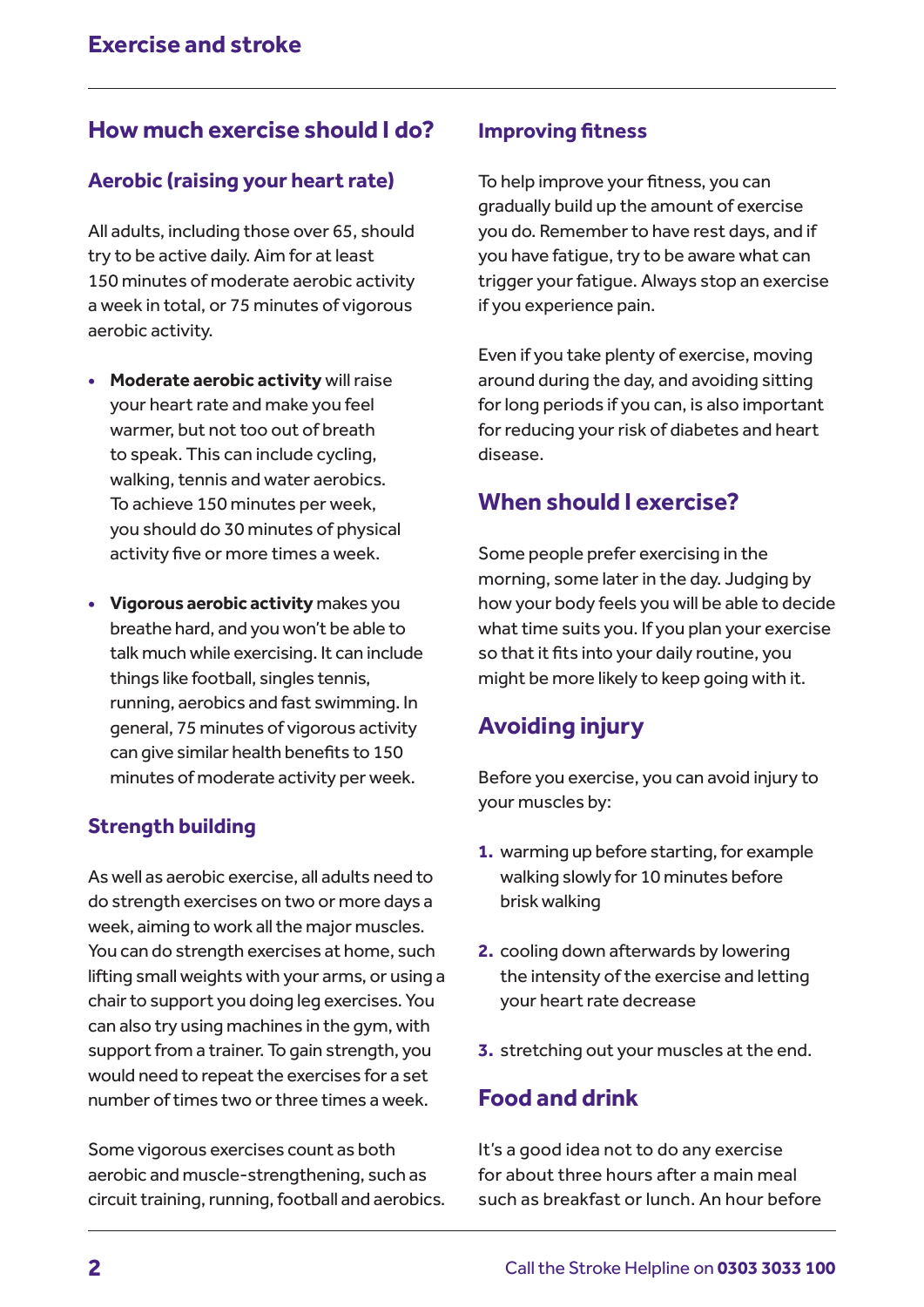exercising you could have a light snack containing some protein and carbohydrate, but low in fat. This could be yoghurt, a banana, or a glass of milk. Avoid foods that are fatty or hard to digest like crisps, nuts and raw vegetables.

Make sure you drink water regularly throughout the day beforehand, so you start your exercise well hydrated. After a session, replace lost fluids by drinking water. You could have milk or an isotonic drink if you exercised for more than an hour.

# **Enjoying exercise**

To help you stay motivated, it is important you enjoy your exercise activities. You may wish to do the following:

- **•** try something new perhaps you've always wanted to have a go at dancing, now's your chance!
- **•** get an exercise partner see if a friend or family member can join you and you can encourage each other
- **•** exercise to music play some music you enjoy and the time will soon pass
- **•** set yourself some goals and celebrate when you reach them. Your goal could be anything from walking further than last time, to keeping to your exercise plan for a week
- **•** keep going it might be hard at first, but it does get easier
- **•** join a group many people find being in a class or group makes an activity more enjoyable and social.

# **Exercising after a stroke**

If you were already active or sporty before a stroke, whether you can go back to exercising the way you did before your stroke will depend on how your stroke has affected you. You may need to adapt your sports or activities, or try new activities. A physiotherapist or occupational therapist will be able to provide advice about adapting exercises, and finding new fitness activities you enjoy.

If you find it difficult to exercise while standing, you may be able to use an exercise bike or do seated exercises. Seated exercises can involve doing a series of stretches, as well as movements to increase your heart rate and exercise your muscles and joints.

You may find it helpful to join a class. Chairbased exercise classes can be held at local leisure centres, community centres, or in nursing or residential homes. Some stroke clubs also have exercise sessions at their meetings.

Contact our Stroke Helpline for details of clubs in your area. There are some organisations and resources for chairbased exercises listed at the end of this guide.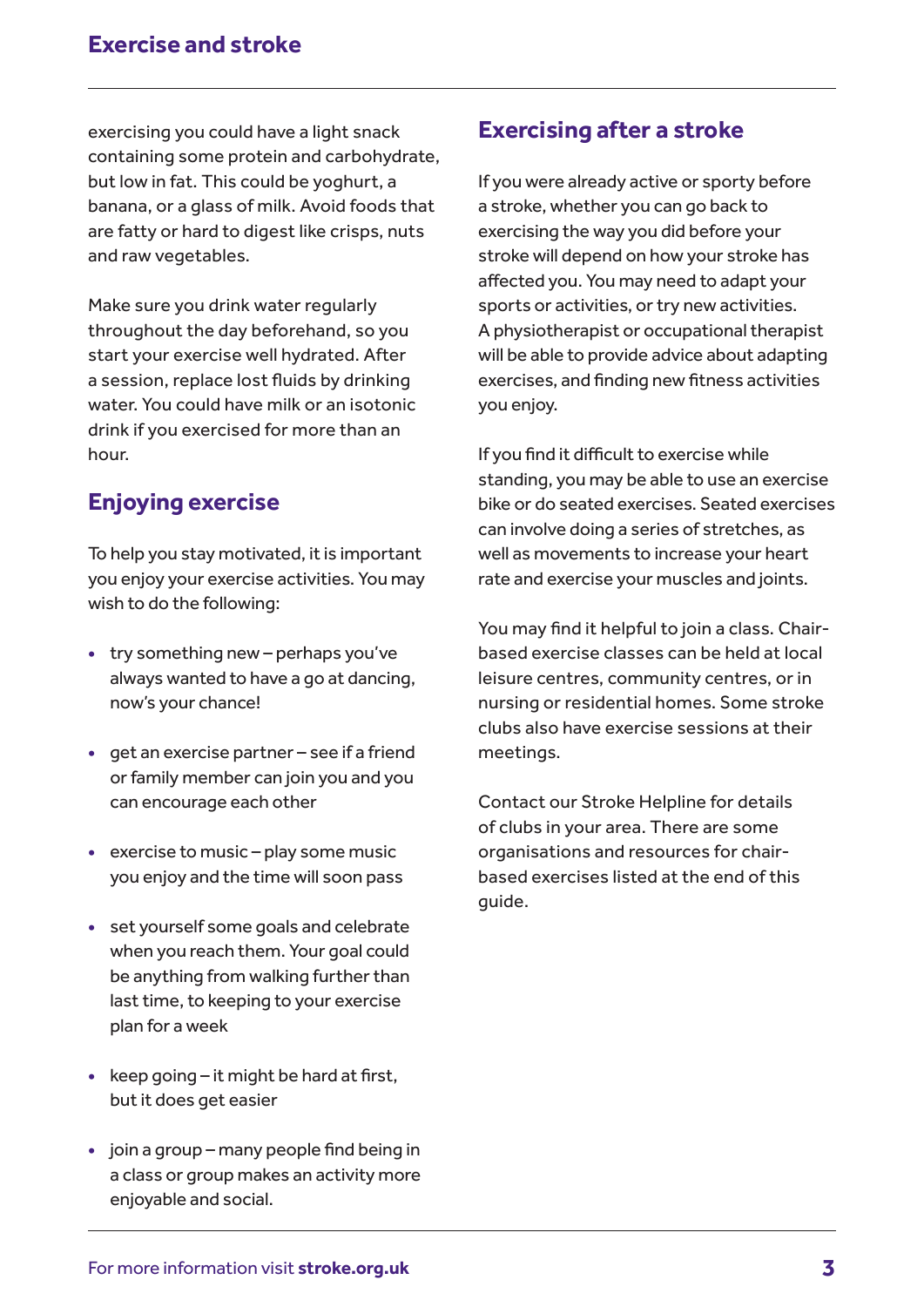# **Is it safe to exercise if I have high blood pressure?**

For most people with high blood pressure, exercise is safe and helps to reduce blood pressure.

If you have very high blood pressure, you should speak to your doctor before starting an exercise programme. You may need to reduce your blood pressure with medication before starting.

When you exercise your blood pressure naturally rises for a short time, but when you stop it soon returns to its usual level. The quicker it returns to normal, the fitter you are.

The best activities to reduce high blood pressure are aerobic exercises such cycling, walking and swimming. You can follow some of the tips in this guide to become more active and stay motivated to get fit.

# **Local leisure clubs and services**

You can usually find out about local leisure facilities, exercise classes, parks and places to walk from your local council or library.

It's worth finding out what is on offer at your local council leisure centre. Most sports centres run a variety of exercise classes to cater for a range of interests and fitness levels.

In many areas you will find a swimming pool and gym, and there may be other facilities you can use such as tennis, badminton and squash courts. Generally council facilities are cheaper than ones run by private companies, though commercial gyms and leisure centres may also offer competitive rates and discounts.

Many local councils offer discount schemes for older people, people with disabilities and people on certain benefits. There may also be schemes for new members. This can enable you to take part in leisure activities, such as swimming, for free or at a reduced rate.

In a number of areas, local councils run exercise referral schemes. The schemes are aimed at people with medical conditions that may put their health at risk, and people with non-active lifestyles.

The scheme involves working with a trainer for a number of weeks. They will design an exercise program to suit your needs and provide you with support and guidance.

To find out whether there is a scheme in your area and if you would be eligible, speak to your GP.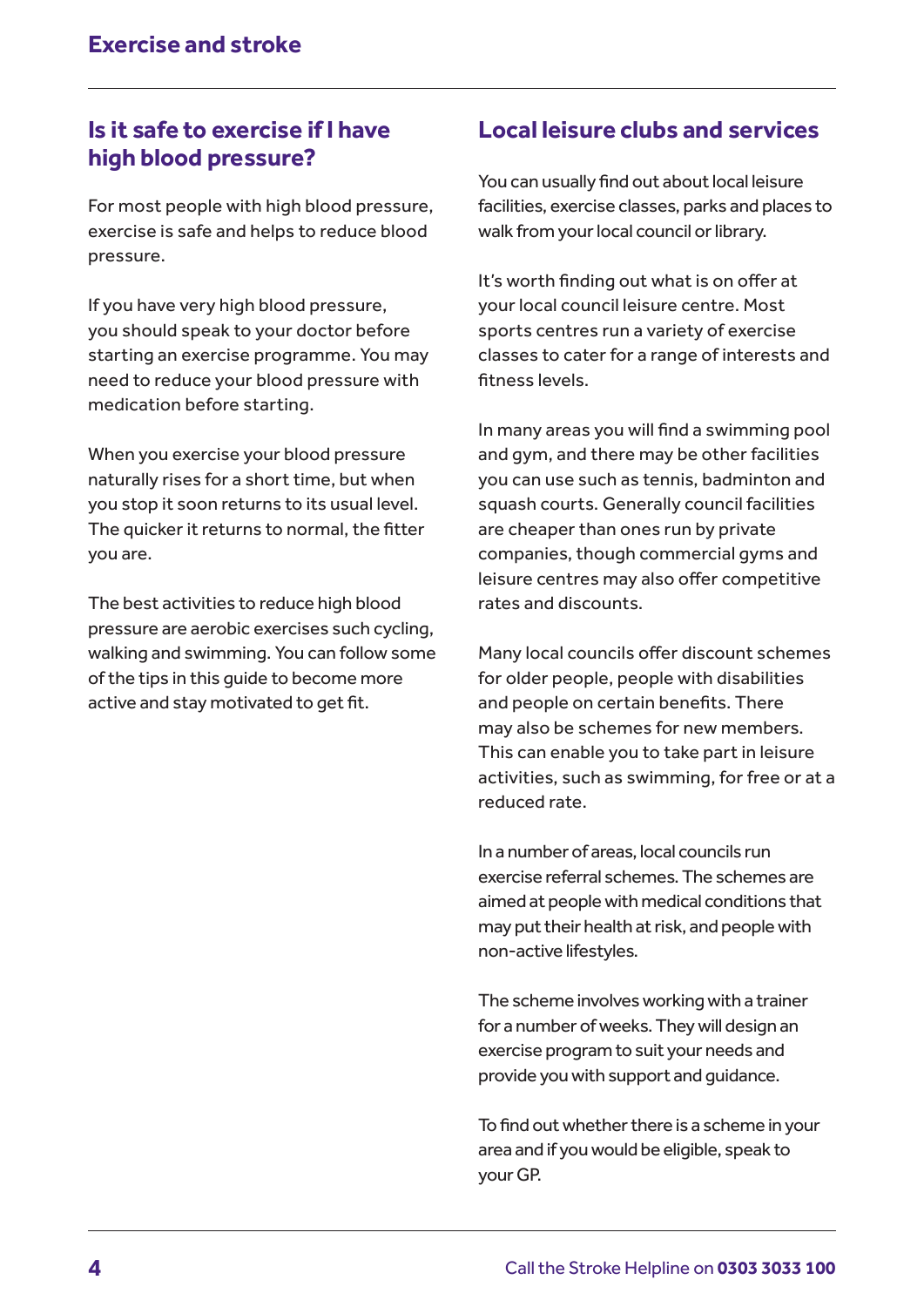# **Where to get help and information**

### **From the Stroke Association**

#### **Talk to us**

Our Stroke Helpline is for anyone affected by a stroke, including family, friends and carers. The Helpline can give you information and support on any aspect of stroke.

Call us on **0303 3033 100**, from a textphone **18001 0303 3033 100** or email **info@stroke.org.uk**.

#### **Read our publications**

We publish detailed information about a wide range of stroke topics including reducing your risk of a stroke and rehabilitation. Read online at **stroke.org.uk** or call the Helpline to ask for printed copies.

### **Other sources of help and information**

### **Walking and running**

#### **Jogscotland**

**Website**: www.jogscotland.org.uk **Tel**: 0131 273 3003 Jogscotland helps people get active by taking part in jogging groups.

#### **Let's Walk Cymru (Wales)**

**Website**: www.letswalkcymru.org.uk **Tel**: 02920 644 308 An organisation that runs a number of walking projects across Wales and aims to increase the number of people participating in walking as a regular activity.

### **Paths for All (Scotland)**

**Website**: www.pathsforall.org.uk **Tel**: 01259 218 888 **Email**: info@pathsforall.org.uk An organisation devoted to promoting walking and improving health in Scotland. On the website you can search for health walks in your region.

#### **Ramblers Association**

**Website**: www.ramblers.org.uk **Tel**: 0207 339 8500 (England) 0131 472 7006 (Scotland) 029 2064 4308 (Wales) A charity working to promote walking for health, leisure and transport and improve conditions for all walkers. Offers hundreds of walks each week from short strolls to longer treks.

### **Walking for Health (England)**

**Website**: www.walkingforhealth.org.uk **Tel**: 020 7339 8541

Walking for Health offers information, support and encouragement to complete beginners, existing walkers and health and leisure professionals. Offers over 1,800 short walks every week all over the country.

#### **Walk Unlimited**

**Website**: www.walkengland.org.uk **Tel**: 07779 582 446 A social enterprise working in partnerships across the country to create local opportunities for people to choose to walk, to walk more often, to walk to more places, and to feel safe while doing so.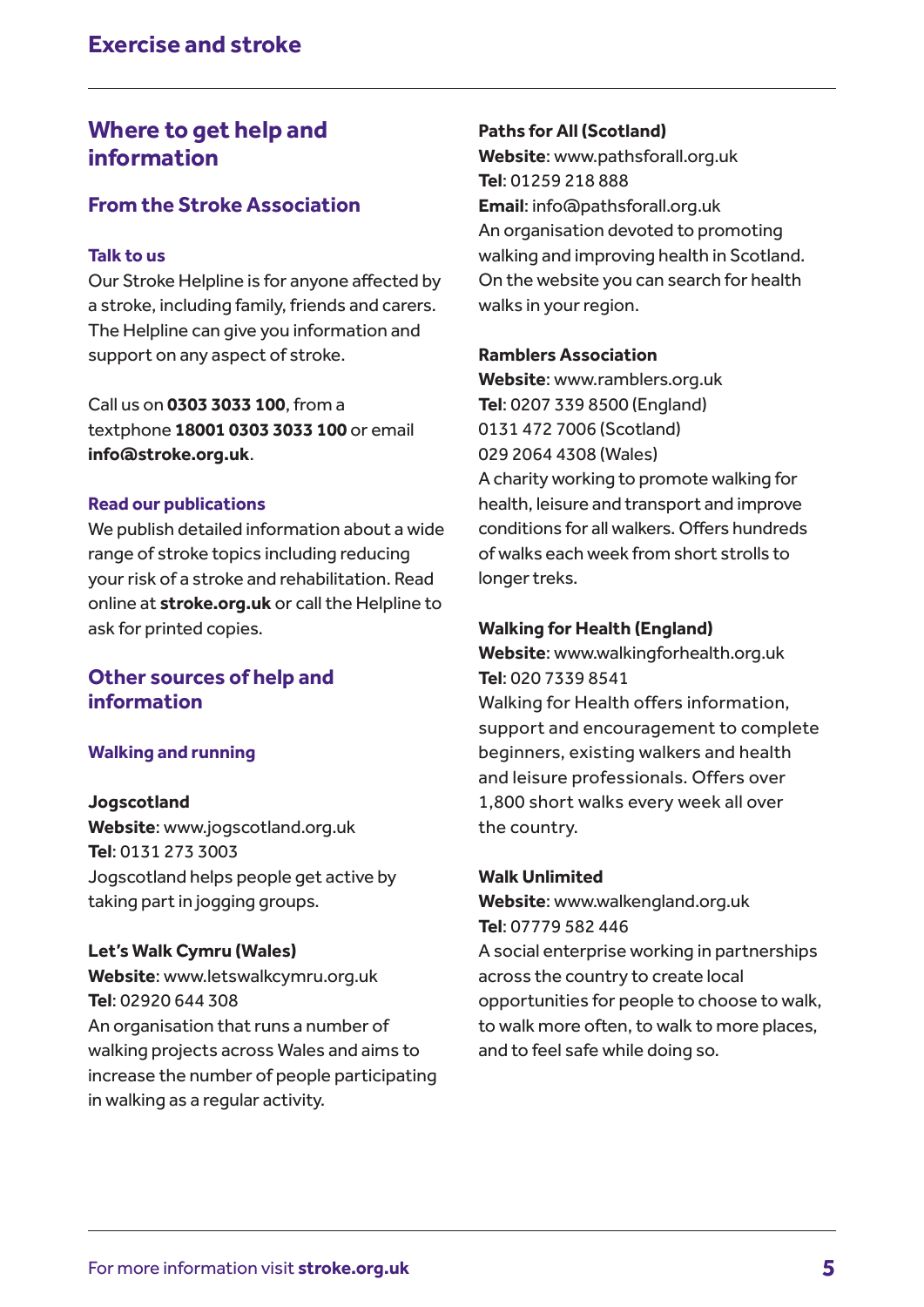# **Exercise and stroke**

### **Cycling**

**Bike Hub (England) Website**: routes.bikehub.co.uk A website providing useful information about cycling and a cycle route finder.

**Cycling UK Website**: www.cyclinguk.org **Tel**: 01483 238 301 Lists cycling events all over the UK, and allows you to search for cycling groups near you.

### **Gentle exercise**

#### **EXTEND**

**Website**: www.extend.org.uk **Tel**: 01582 832 760 **Email**: admin@extend.org.uk EXTEND provides gentle exercise to music for older people and for anyone of any age with a disability.

#### **TCV Green Gym**

**Website**: www.tcv.org.uk/greengym **Tel**: 0800 048 8673 **Email**: tcv@plmr.co.uk The environmental conservation charity TCV runs a scheme to enable you to get active and help the environment at the same time.

#### **Sport**

#### **Disability Sports NI**

**Website**: www.dsni.co.uk **Tel**: 028 9046 9925 (Belfast office) 028 3834 1333 (Craigavon office) Northern Ireland's main disability sports organisation. Gives information on a range of sports and offers clubs and courses for people with disabilities.

#### **Sportability (England)**

**Website**: www.sportability.org.uk **Tel**: 0208 959 0089 **Email**: info@sportability.org.uk A charity that provides sport and challenging pursuits for people with paralysis, including stroke survivors.

#### **Sport Northern Ireland**

**Tel**: 028 9038 1222 **Website**: www.sportni.net The lead agency for developing sport in Northern Ireland. Operates a National Outdoor Training Centre at the base of the Mourne Mountains.

#### **Sport Wales**

**Website**: www.sports-council-wales.org.uk **Tel**: 0300 300 3111 **Email**: info@sportwales.org.uk Sport Wales is responsible for developing and promoting sport and active lifestyles. Find out about activities in your community and search for activities by type and location.

#### **Advice and support**

#### **Active Scotland**

**Website**: www.activescotland.org.uk A website developed by NHS Health Scotland to support health care professionals and patients. You can use the websites search function to find activities and groups in your area.

#### **Change4Life (England)**

**Tel**: 0300 123 4567 **Website**: www.nhs.uk/change4life Aimed at getting the whole family to change behaviours and move more, eat well and live longer.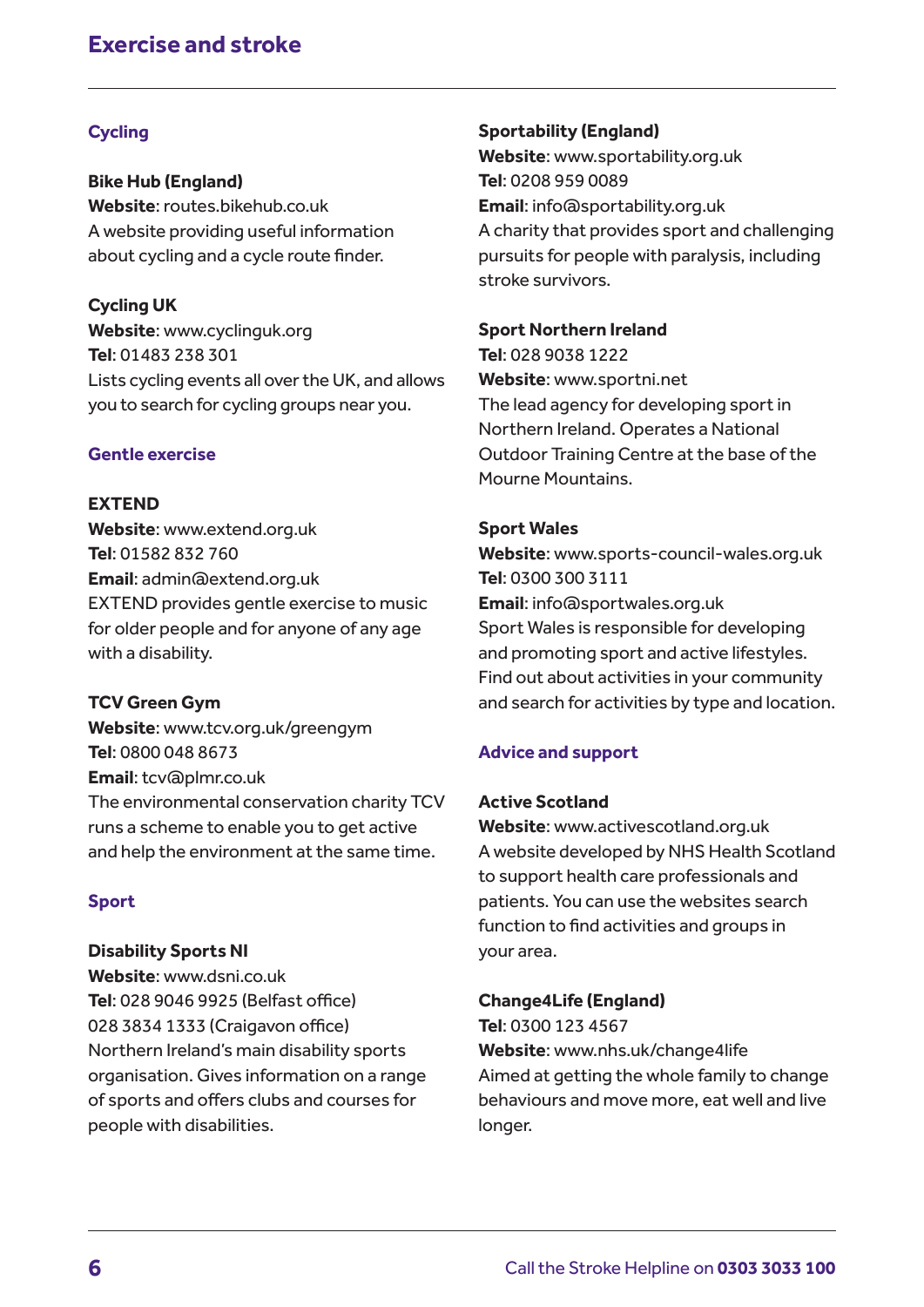#### **Chartered Society of Physiotherapy (CSP)**

**Website**: www.csp.org.uk **Tel**: 020 7306 6666 **Email**: enquiries@csp.org.uk CSP produces *The easy exercise guide*, a

leaflet explaining how you can build easy, effective exercise into your daily routine. It also has guides on different exercises that can alleviate common aches and pains such as neck and back pain.

#### **Get a Life Get Active (Northern Ireland)**

**Website**: www.getalifegetactive.com A website providing information about how you and your family can incorporate more physical activities into your everyday lives.

#### **Health Challenge Wales**

**Website**: www.healthchallengewales.org **Tel**: 029 2022 7744 Provides information and advice to help improve health and wellbeing.

#### **Keep Fit Association (England)**

**Website**: www.keepfit.org.uk **Tel**: 01403 266 000 **Email**: kfa@emduk.org An organisation dedicated to the provision of safe and effective exercise, movement and dance for all ages. Contact them to find out about groups in your area.

#### **NHS Choices**

**Website**: www.nhs.uk/livewell Provides advice on being active, including how to get fit without going to the gym and how to make housework a workout. Also has information about Couch to 5K, a free running plan for beginners that aims to prepare you for a 5km run in just nine weeks.

### **Take Life On (Scotland)**

**Website**: www.takelifeon.co.uk A Scottish Government website suggesting ways to live a healthier lifestyle, including how to get more active.

#### **Books**

#### **Rosie's Armchair Exercises**

Rosita Evans *2001, Discovery Books* A book explaining how you can do a complete body workout while sitting down, aimed at people who have difficulty exercising standing up.

### **Gentle Exercises & Movement for Frail People**

Myfanwy Hook *1997, Speechmark*

A pack of 48 A5 laminated cards, each of which illustrates and describes a specific exercise for frail or older people. Each card has the exercise instruction on the reverse. Some of the exercises require small apparatus such as a ball.